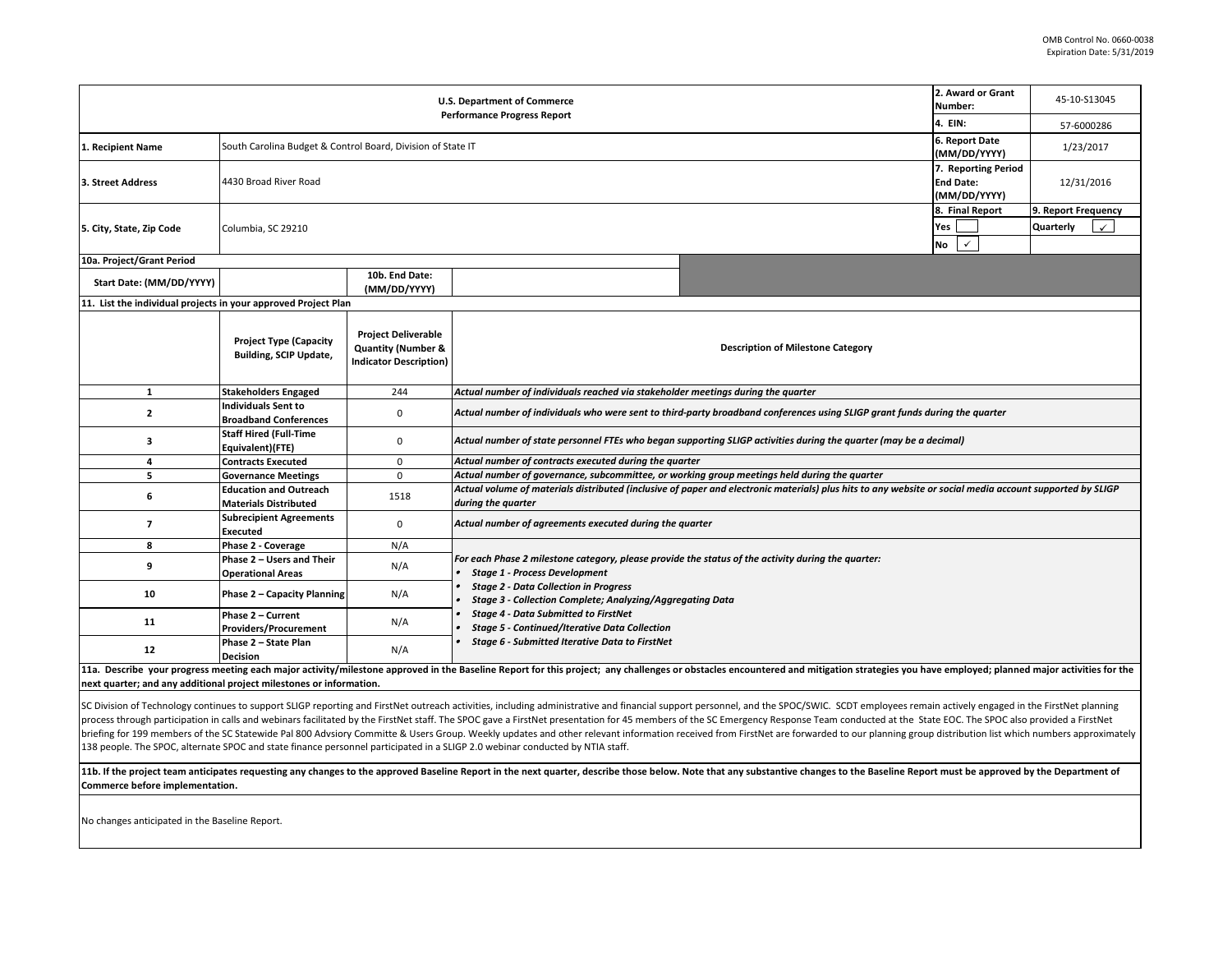## **11c. Provide any other information that would be useful to NTIA as it assesses this project's progress.**

Our work this quarter focused on remaining plugged into workshops, webinars and conference calls. We remain actively engaged with Federal, state and local organizations and associations including FirstNet, NTIA, NASCIO, NA NCSWIC and Region IV RECCWG. Our weekly email distribution of FirstNet activities includes representatives from all of South Carolina's public safety disciplines associations and their respective state agencies.

## **11d. Describe any success stories or best practices you have identified. Please be as specific as possible.**

No success stories or best practices were identified in Quarter 13.

## **12. Personnel**

## **12a. If the project is not fully staffed, describe how any lack of staffing may impact the project's time line and when the project will be fully staffed.**

The project is not fully staffed, and is currently being assisted by the personnel identified in item #12b. We don't anticipate any changes to the project's timeline.

| 12b. Staffing Table - Please include all staff that have contributed time to the project. Please do not remove individuals from this table. |                            |                                                                             |                                                                                                                                                  |                      |                               |                   |                 |                                         |                                          |  |
|---------------------------------------------------------------------------------------------------------------------------------------------|----------------------------|-----------------------------------------------------------------------------|--------------------------------------------------------------------------------------------------------------------------------------------------|----------------------|-------------------------------|-------------------|-----------------|-----------------------------------------|------------------------------------------|--|
| <b>Job Title</b>                                                                                                                            | FTE%                       |                                                                             | Project (s) Assigned                                                                                                                             |                      |                               |                   |                 |                                         |                                          |  |
| SWIC / SPOC                                                                                                                                 | 0.5                        |                                                                             | Provide oversight of all SLIGP project activities                                                                                                |                      |                               |                   |                 |                                         |                                          |  |
| Administrative Assistant                                                                                                                    | 0.5                        |                                                                             | Provide administrative support for grant management, governance meetings, and outreach activities                                                |                      |                               |                   |                 |                                         |                                          |  |
| <b>Finance Assistant</b>                                                                                                                    | 0.25                       | Provide support for budget management, procurement, and processing invoices |                                                                                                                                                  |                      |                               |                   |                 |                                         | No change                                |  |
| Alternate SPOC                                                                                                                              | 0.25                       |                                                                             | Provide additional oversight of all SLIGP project activities. (Prexisting staffing but revisng PPR as a result of NTIA site visit.)<br>No change |                      |                               |                   |                 |                                         |                                          |  |
|                                                                                                                                             |                            |                                                                             |                                                                                                                                                  |                      |                               |                   |                 |                                         |                                          |  |
| 13. Subcontracts (Vendors and/or Subrecipients)                                                                                             |                            |                                                                             |                                                                                                                                                  |                      |                               |                   |                 |                                         |                                          |  |
| 13a. Subcontracts Table – Include all subcontractors. The totals from this table must equal the "Subcontracts Total" in Question 14f.       |                            |                                                                             |                                                                                                                                                  |                      |                               |                   |                 |                                         |                                          |  |
| Name                                                                                                                                        | <b>Subcontract Purpose</b> |                                                                             | Type (Vendor/Subrec.)                                                                                                                            | RFP/RFQ Issued (Y/N) | Contract<br>Executed<br>(Y/N) | <b>Start Date</b> | <b>End Date</b> | <b>Total Federal Funds</b><br>Allocated | <b>Total Matching Funds</b><br>Allocated |  |
| N/A                                                                                                                                         | N/A                        |                                                                             | N/A                                                                                                                                              | N                    | N                             | N/A               | N/A             | \$0.00                                  | \$0.00                                   |  |
| N/A                                                                                                                                         | N/A                        |                                                                             | N/A                                                                                                                                              | N                    | N                             | N/A               | N/A             | \$0.00                                  | \$0.00                                   |  |
| N/A                                                                                                                                         | N/A                        |                                                                             | N/A                                                                                                                                              | N                    | N                             | N/A               | N/A             | \$0.00                                  | \$0.00                                   |  |
| N/A                                                                                                                                         | N/A                        |                                                                             | N/A                                                                                                                                              | N                    | N                             | N/A               | N/A             | \$0.00                                  | \$0.00                                   |  |
| 13b. Describe any challenges encountered with vendors and/or subrecipients.                                                                 |                            |                                                                             |                                                                                                                                                  |                      |                               |                   |                 |                                         |                                          |  |
| N/A. No vendors and/or sub-recipients are currently part of the FirstNet implementation planning process in South Carolina.                 |                            |                                                                             |                                                                                                                                                  |                      |                               |                   |                 |                                         |                                          |  |